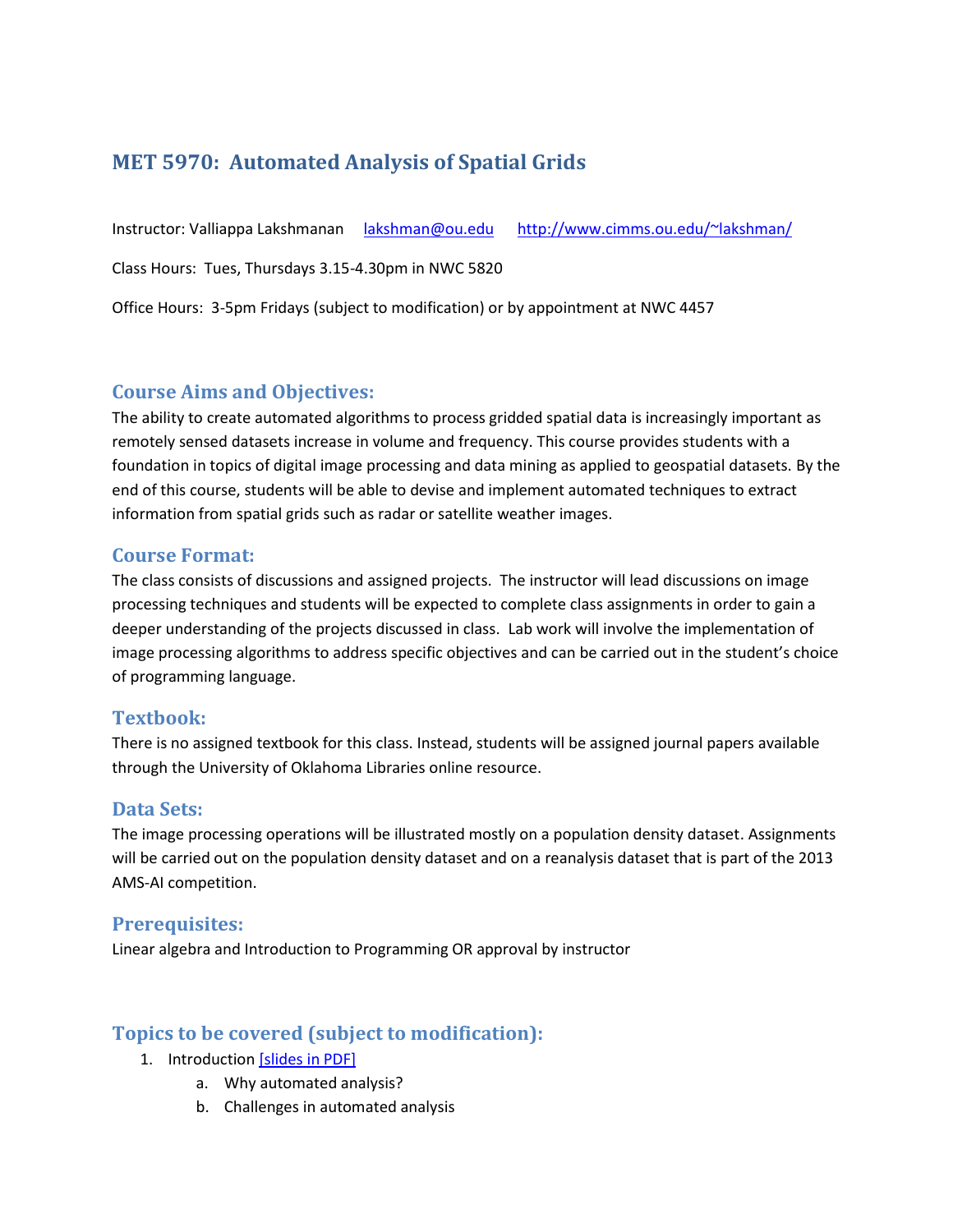- c. Image representation and analysis
- 2. Geospatial grids [slides [in PDF\]](ch02_geospatial.pdf)
	- a. Objective analysis of point observations
	- b. Remotely sensed data
	- c. Bilinear interpolation
	- d. Multi-radar combination
	- e. Satellite navigation
	- f. Map projections
	- g. Mathematical and shape properties of map projections
- 3. Data structures for image analysis [slides [in PDF\]](ch03_datastructures.pdf)
	- a. Matrix representation
	- b. Markov chains
	- c. Topology
	- d. Relational structures
	- e. Pyramids and quadtrees
	- f. Parametric approximations
- 4. Global and local image statistics [\[slides in PDF\]](ch04_stats.pdf)
	- a. Metric and topological properties
	- b. Histograms and PDFs
	- c. Entropy
	- d. Measures of noise
	- e. Measures of texture
	- f. Comparing images/forecast quality
- 5. Neighborhood operations [\[slides in PDF\]](ch05_neigh.pdf)
	- a. Linear filtering
	- b. Smoothing, edge detection, pattern matching
	- c. Canny edge detection
	- d. Distance operations
	- e. Morphological operations
	- f. Skeletonization
	- g. Performance implications
- 6. Object identification [\[slides in PDF\]](ch06_objects.pdf)
	- a. Thresholds, hysteresis, optimal threshold
	- b. Region-based segmentation
	- c. Region growing
	- d. Snakes and active contour algorithms
- 7. Change and motion estimation [\[slides in PDF\]](ch07_motion.pdf)
	- a. Cross-correlation
	- b. Optical flow methods
	- c. Object-based methods
	- d. Hybrid methods
- 8. Transformations [\[slides in PDF\]](ch08_transforms.pdf)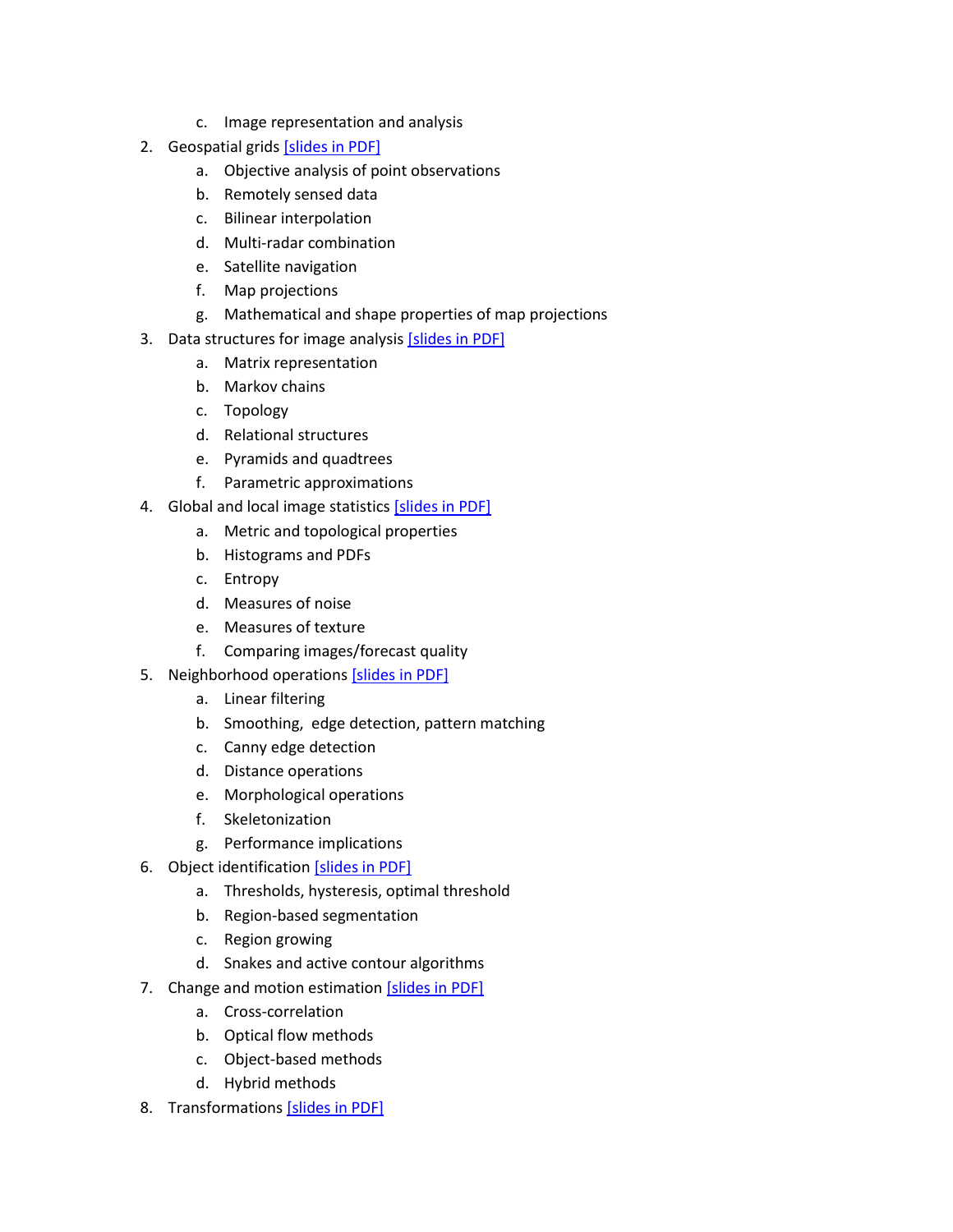- a. Pixel coordinate transformations/warping
- b. Fourier transforms/optimization
- c. Watershed transform/segmentation
- d. Hough transform/shape fitting
- e. Discrete Cosine Transform/compression
- 9. Data Mining [\[slides in PDF\]](ch09_datamining.pdf)
	- a. Attribute Extraction: Local, global, object-based and temporal statistics
	- b. Machine learning
	- c. Overfitting
	- d. Decision trees
	- e. Neural networks
	- f. Bagging and boosting
- 10. Exam [slides [in PDF\]](ch10_exam.pdf)

## **Grading Plan:**

Undergraduate students: course grade will be based on five lab assignments (80%) and an exam (20%).

Graduate students: course grade will be based on five lab assignments (60%), an exam (20%) and a term project (20%).

Letter grades are based on absolute points and will not be curved: A (100-90%), B (>= 80%), C (>= 70%), D (>= 60%), F (< 60%). Each lab assignment and term project is graded on a scale of 10 points. Late submissions are subject to a penalty of 2 points off per day. No credits will be given for assignments or projects that are late for more than 5 days, unless granted prior permissions. The exam will cover concepts covered in the class; the exact format of the exam (multiple-choice/short-answer/computerproject etc.) is subject to change. The topic of the term project (graduate students only) will be chosen by the student and approved by the instructor; the term project is due the week before end of classes.

All work should be submitted digitally to [http://learn.ou.edu/.](http://learn.ou.edu/) Reports should follow the format of conference papers of either the American Meteorological Society (AMS) or the IEEE. There is no paper submission for this class, except for the exam.

## **Academic Integrity**

Each student in this course is expected to abide by Academic Integrity. The OU Academic Misconduct Code is available at http://www.ou.edu/provost/integrity. Students engaging in academic misconducts will be charged, or given admonitions for less serious cases. Any work submitted by a student in this course for academic credit will be the student's own work (except for group learning projects).